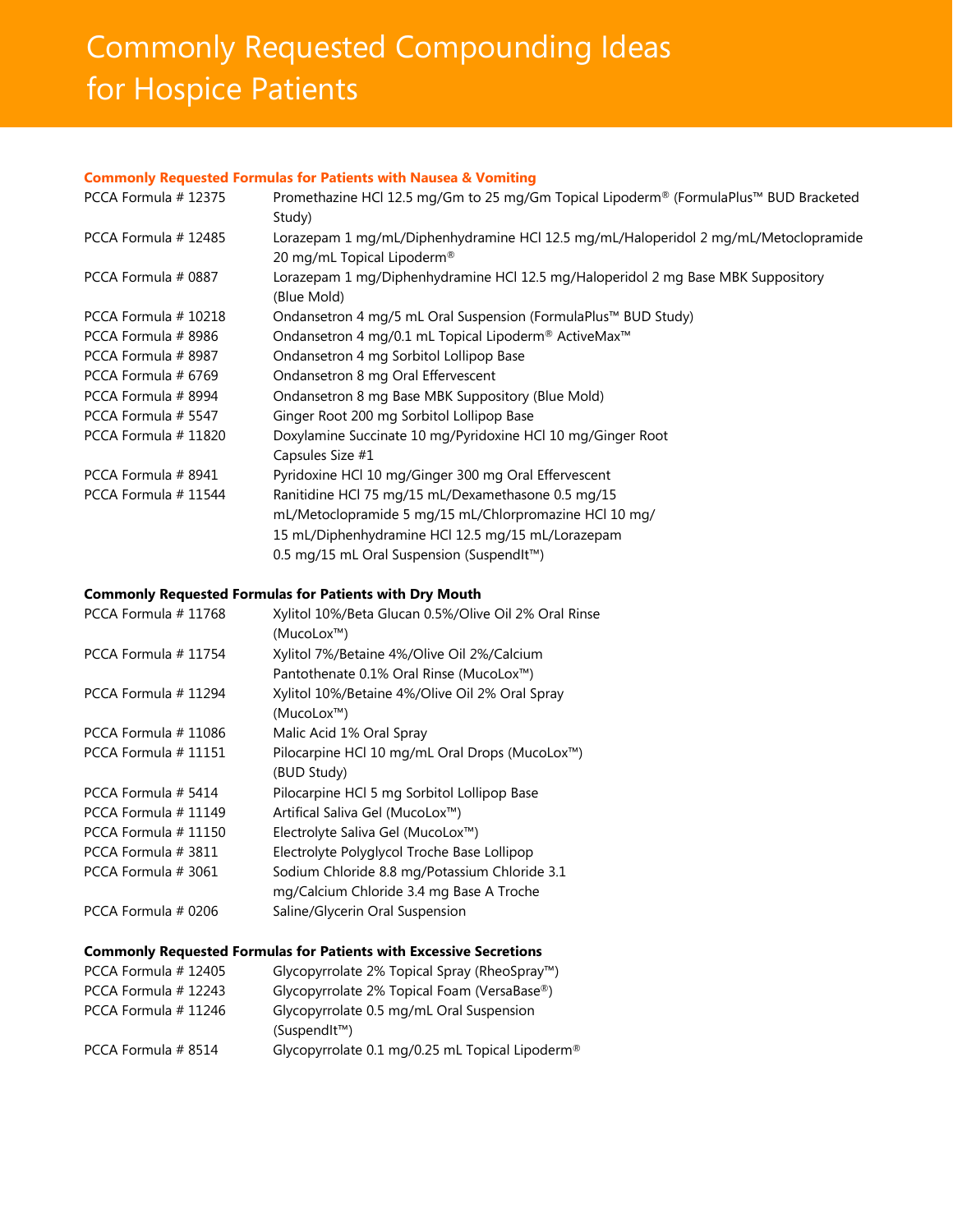#### **Commonly Requested Formulas for Patients with an Odor**

| PCCA Formula #11137 | Chlorophyllin Sodium Copper 0.2% Mouthwash (MucoLox™)      |
|---------------------|------------------------------------------------------------|
| PCCA Formula #1789  | Chlorophyllin Sodium Copper 0.5% Topical Ointment          |
| PCCA Formula #11929 | Green Tea Extract 5% Mouth Rinse (MucoLox™)                |
| PCCA Formula # 3255 | Odor Masking (Sub Nasal) Balm                              |
| PCCA Formula # 0430 | No Rinse Shampoo/Body Wash                                 |
| PCCA Formula # 3665 | Camphor 12%/Menthol 2%/Methyl Salicylate 5% Nasal Ointment |

## **Commonly Requested Formulas for Patients with Wounds**

*For additional ideas, refer to PCCA Document #97853, Commonly Requested Compounding Ideas for Patients with Wounds Wounds Without Infection* 

| PCCA Formula #12074    | Beta Glucan 0.5%/Naltrexone HCl 0.5% Topical Spray (MucoLox™)                                                              |
|------------------------|----------------------------------------------------------------------------------------------------------------------------|
| PCCA Formula # 11975   | Aloe Vera 0.2%/Arginine HCl 1%/Misoprostol 0.0024%/Naltrexone HCl 1% Topical Gel (MucoLox™)                                |
| PCCA Formula # 11970   | Phenytoin 5%/Misoprostol 0.0024%/Arginine HCl 1%/Aloe Vera 0.5%/Insulin 1 U/Gm Topical Gel<br>(Spira-Wash™)                |
| PCCA Formula #11964    | Arginine HCl 1%/Aloe Vera 0.2%/Misoprostol 0.0024%/Naltrexone HCl 1%/Phenytoin 2% Topical Gel<br>(Spira-Wash™)             |
| PCCA Formula # 11953   | Misoprostol 0.0024%/Phenytoin 2%/Beta Glucan 0.5% Topical Gel (MucoLox <sup>™</sup> )                                      |
| PCCA Formula #4429     | Phenytoin 2%/Misoprostol 0.0024%/Lidocaine 2%/Bupivacaine HCl 0.2%/Diphenhydramine HCl<br>1%/Aloe Vera 0.2% Polyox Bandage |
| <b>Infected Wounds</b> |                                                                                                                            |
| PCCA Formula #11930    | Misoprostol 0.0024%/Mupirocin 2% Anhydrous Topical Spray (PracaSil®-Plus)                                                  |
| PCCA Formula #10298    | Misoprostol 0.0024%/Metronidazole 2%/Lidocaine HCl 2% Spira-Wash™ Gel                                                      |
| PCCA Formula #10296    | Misoprostol 0.0024%/Phenytoin 5%/Gentamicin 0.2% Spira-Wash™ Gel                                                           |

# *Wounds with Pain*

#### **Commonly Requested Formulas for Patients Needing Oral Suspensions**

| PCCA Formula #11251  | Ibuprofen 400 mg/5 mL Oral Suspension (SuspendIt™)                                   |
|----------------------|--------------------------------------------------------------------------------------|
| PCCA Formula #11379  | Hydrocodone Bitartrate 10 mg/5 mL/Acetaminophen 325 mg/5 mL Oral Suspension          |
|                      | (SuspendIt™)                                                                         |
| PCCA Formula # 11260 | Morphine Sulfate 100 mg/5 mL Oral Suspension (SuspendIt™)                            |
| PCCA Formula #11725  | Morphine Sulfate 1 mg/mL Oral Suspension (SuspendIt™)                                |
| PCCA Formula #11264  | Oxycodone HCl 20 mg/mL Oral Suspension (SuspendIt™)                                  |
| PCCA Formula #11319  | Omeprazole 5 mg/mL Oral Suspension (FormulaPlus™ BUD Study)                          |
| PCCA Formula #11024  | Omeprazole 2 mg/mL Oral Suspension (PCCA-Plus™/PCCA Syrup™) (FormulaPlus™ BUD Study) |
| PCCA Formula # 9673  | Lansoprazole 3 mg/mL Oral Suspension (Flavorless) (FormulaPlus™ BUD Study)           |
| PCCA Formula #11271  | Ranitidine 30 mg/mL Oral Suspension (SuspendIt™) (FormulaPlus™ BUD Study)            |

## **Commonly Requested Formulas for Patients with Pain**

*See PCCA Document #98006, Commonly Requested Compounding Ideas for Patients Experiencing Pain, and PCCA Document .# 94064, Pain – Neuropathy, Chronic Algorithm*

PCCA Formula # 11260 Morphine Sulfate 100 mg/5 mL Oral Suspension (SuspendIt™)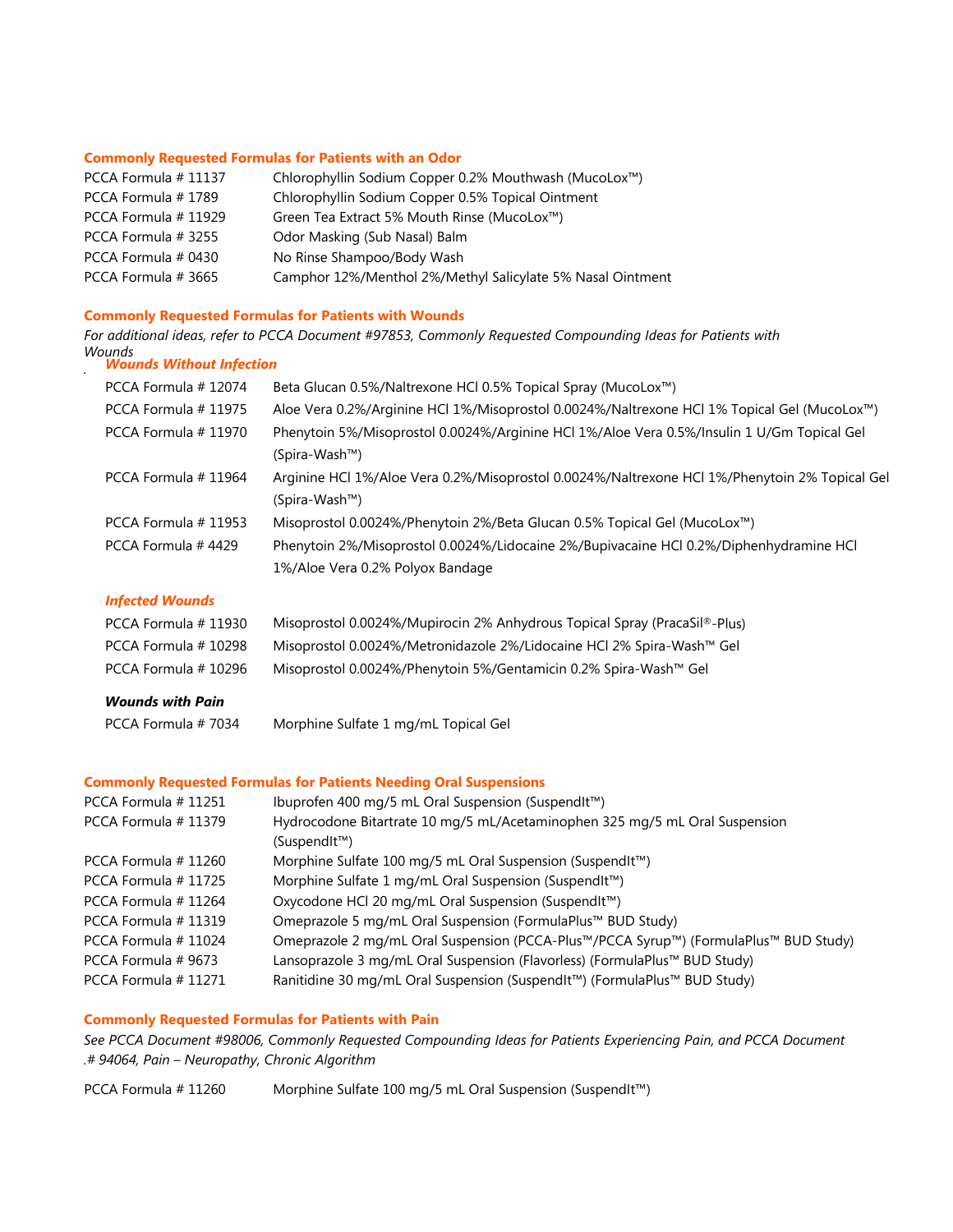| PCCA Formula #10143 | Morphine Sulfate 5% Topical Lipoderm® HMW™                                        |
|---------------------|-----------------------------------------------------------------------------------|
| PCCA Formula #7280  | Morphine Sulfate 50 mg Base F Slow Release Suppository (Pink                      |
|                     | Mold)                                                                             |
| PCCA Formula #10142 | Fentanyl 100 mcg/0.1 mL Topical Lipoderm® HMW™                                    |
| PCCA Formula # 0515 | Fentanyl 50 mcg/mL Nasal Spray                                                    |
| PCCA Formula # 5418 | Fentanyl 0.1 mg Sorbitol Lollipop Base                                            |
| PCCA Formula #11379 | Hydrocodone Bitartrate 10 mg/5 mL/Acetaminophen 325                               |
|                     | mg/5 mL Oral Suspension (SuspendIt™)                                              |
| PCCA Formula # 2434 | Hydrocodone Bitartrate 5 mg/Acetaminophen 500 mg Base MBK Suppository (Pink Mold) |
| PCCA Formula #7537  | Hydrocodone Bitartrate 20 mg Slow Release Capsules Size #1                        |
| PCCA Formula #7197  | Oxycodone HCl 30 mg Base MBK Suppository (Blue Mold)                              |
| PCCA Formula #11264 | Oxycodone HCl 20 mg/mL Oral Suspension (SuspendIt™)                               |
| PCCA Formula #9447  | Ibuprofen 20% Topical Lipoderm® (FormulaPlus™ BUD Study)                          |
| PCCA Formula #9111  | Ibuprofen 600 mg Base MBK Suppository (Pink Mold)                                 |
| PCCA Formula #9448  | Ketoprofen 10% Topical Lipoderm® (FormulaPlus™ BUD Study)                         |
| PCCA Formula # 5413 | Ketamine 50 mg Sorbitol Lollipop™ Base                                            |
| PCCA Formula #8541  | Ketamine 10%/Gabapentin 6%/Clonidine 0.2%/Nifedipine 2% Topical Lipoderm®         |
| PCCA Formula # 5380 | Tetracaine HCI 0.5% Sorbitol Lollipop Base                                        |
| PCCA Formula #7825  | Lidocaine HCl 4% Isotonic Nasal Spray                                             |
| PCCA Formula #1151  | Belladonna Extract 15 mg/Morphine Sulfate 7.5 mg Base MBK Suppository (Blue Mold) |
|                     | Suppository                                                                       |

## **Commonly Requested Formulas for Patients with Allodynia**

*Sometimes people have pain on the skin upon which they cannot apply cream. Using a spray or foam may make .®them comfortable enough to apply Lipoderm*

| PCCA Formula #11022 | Ketoprofen 10%/Cyclobenzaprine HCl 2%/Amitriptyline HCl 2%/DMSO 15% Topical Spray      |
|---------------------|----------------------------------------------------------------------------------------|
| PCCA Formula #10538 | Lidocaine HCl 10%/Tetracaine HCl 5%/Prilocaine HCl 5%/Bupivacaine HCl 1% Topical Spray |
| PCCA Formula # 6734 | Ketamine HCl 2%/Morphine Sulfate 2% Topical Foam (VersaBase®)                          |
| PCCA Formula # 5027 | Ketamine HCl 10%/Bupivacaine HCl 0.3% Topical Spray                                    |
| PCCA Formula #12406 | Ketamine HCl 2%/Morphine Sulfate 2% Topical Spray (RheoSpray™)                         |

## **Commonly Requested Formulas for Patients with Seizures**

*Call PCCA's Pharmacy Consulting Department to obtain information on oral to rectal dosing conversion.*

| PCCA Formula #11114 | Diazepam 10 mg/Gm Vaginal/Rectal Gel (MucoLox™/VersaBase®) (FormulaPlus™ BUD Study) |
|---------------------|-------------------------------------------------------------------------------------|
| PCCA Formula #11803 | Levetiracetam 500 mg Base MBK Suppository (Medium Shell Mold)                       |
| PCCA Formula # 9163 | Phenytoin Sodium 400 mg Base MBK Suppository (Medium Shell Mold)                    |
| PCCA Formula #11014 | Zonisamide 100 mg Base MBK Suppository (Medium Shell Mold)                          |

# **Commonly Requested Formulas for Patients with Oral Mucositis Pain**

| PCCA Formula #11144  | Stanford Modified Mouthwash (MucoLox™)                                                       |
|----------------------|----------------------------------------------------------------------------------------------|
| PCCA Formula #11145  | Stanford Mouthwash (MucoLox™)                                                                |
| PCCA Formula # 11133 | Misoprostol 0.0024%/Diphenhydramine HCl 0.1%/Lidocaine HCl 1% Oral Rinse (MucoLox™)          |
| PCCA Formula # 11128 | Doxepin HCl 0.5% Mouthwash (MucoLox™) (FormulaPlus™ BUD Study)                               |
| PCCA Formula #11382  | Lidocaine HCl 1%/Beta Glucan 0.5%/Dexpanthenol 1%/Vitamin E Acetate 2%/Glutamine 2% Popsicle |
|                      | (Mucolox <sup>TM</sup> )                                                                     |
| PCCA Formula # 11134 | Misoprostol 0.0024%/Ketoconazole 1% Compound Oral Rinse (MucoLox™)                           |
| PCCA Formula # 11132 | Lidocaine HCl 2% Oral Rinse (MucoLox™)                                                       |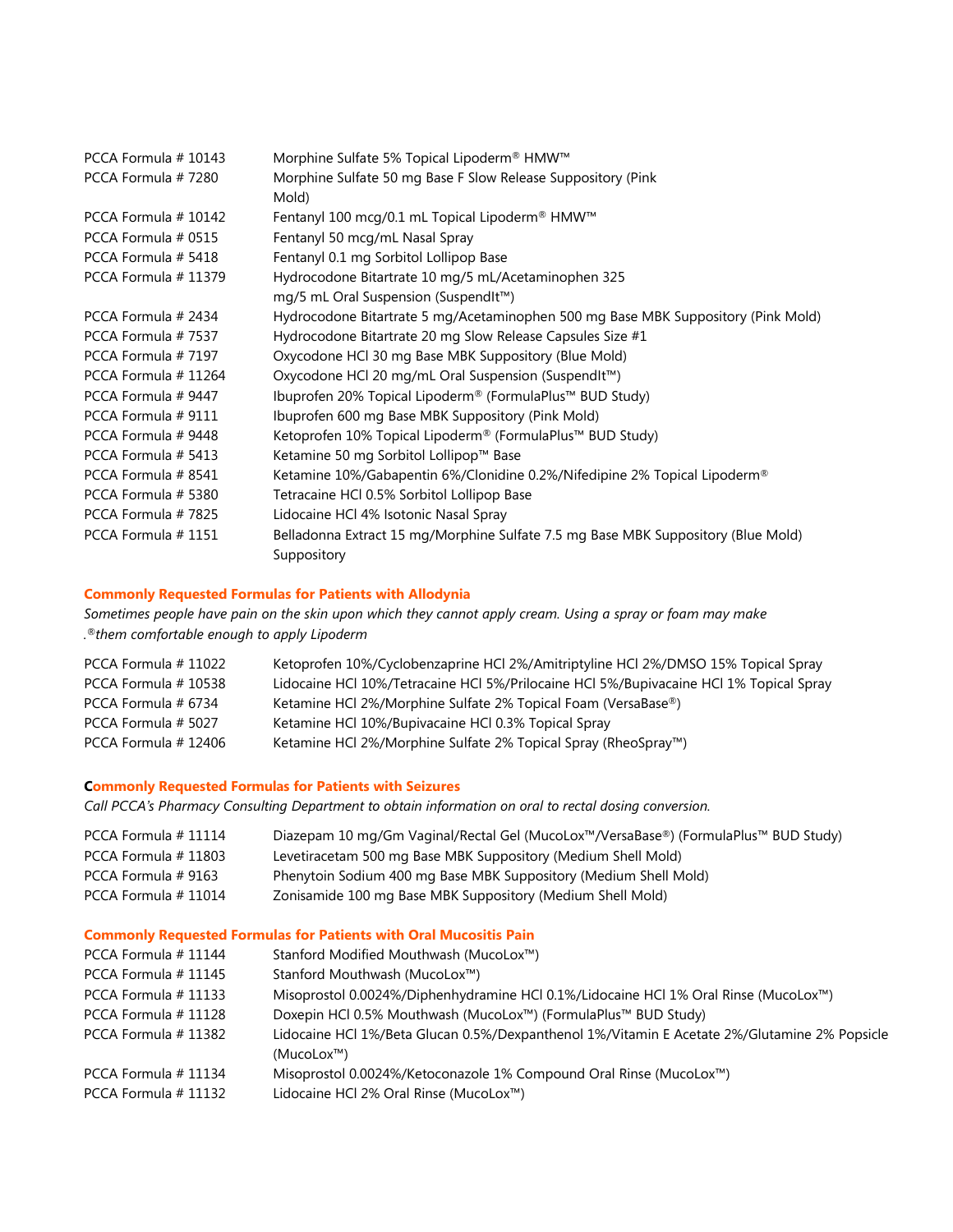| PCCA Formula #11120  | Beta Glucan 0.5%/Dexpanthenol 1%/Vitamin E Acetate 2% Oral Rinse (MucoLox <sup>™</sup> )     |
|----------------------|----------------------------------------------------------------------------------------------|
| PCCA Formula #11138  | Dexamethasone 3.3 mcg/mL/Tetracycline HCl 13.5 mg/mL/Nystatin 16,667 U/mL/Diphenhydramine    |
|                      | HCl 1.25 mg/mL Mouthwash (Mucolox™)                                                          |
| PCCA Formula #11431  | Morphine Sulfate 2% Oral Rinse (MucoLox™)                                                    |
| PCCA Formula #11139  | Glutamine 1 Gm/5 mL Oral Suspension (MucoLox™)                                               |
| PCCA Formula # 11382 | Lidocaine HCl 1%/Beta Glucan 0.5%/Dexpanthenol 1%/Vitamin E Acetate 2%/Glutamine 2% Popsicle |
|                      | (Mucolox <sup>TM</sup> )                                                                     |
| PCCA Formula # 5380  | Tetracaine HCl 0.5% Sorbitol Lollipop™ Base                                                  |
| PCCA Formula # 5413  | Ketamine 50 mg Sorbitol Lollipop Base                                                        |
|                      |                                                                                              |

# **Commonly Requested Formulas for Patients with Burning Mouth Syndrome**

| PCCA Formula # 11128 | Doxepin HCl 0.5% Mouthwash (MucoLox™) (FormulaPlus™ BUD Study)                               |
|----------------------|----------------------------------------------------------------------------------------------|
| PCCA Formula # 11127 | Amitriptyline HCl 2%/Gabapentin 6%/Lidocaine HCl 0.5% Oral Rinse (MucoLox™)                  |
| PCCA Formula #11412  | Ketamine HCl 3%/Amitriptyline HCl 2%/Gabapentin 6%/ Lidocaine HCl 0.5% Oral Rinse (MucoLox™) |
| PCCA Formula #10893  | Salicylic Acid 0.3% Mouthwash (MucoLox™)                                                     |
| PCCA Formula #3327   | Capsaicin 0.25 mg Base A Troche                                                              |

# **Commonly Requested Formulas for Patients with Oral Yeast Infections/Oral Thrush**

| PCCA Formula # 11129 | Clotrimazole 1% Oral Rinse (MucoLox™)                                          |
|----------------------|--------------------------------------------------------------------------------|
| PCCA Formula #11141  | Nystatin 100,000 U/mL Oral Suspension (MucoLox™) (FormulaPlus™ BUD Study)      |
| PCCA Formula #11204  | Nystatin 100,000 U/mL Oral Suspension (SuspendIt™) (FormulaPlus™ BUD Study)    |
| PCCA Formula #11408  | Amphotericin B 50 mg/mL Oral Rinse (MucoLox™)                                  |
| PCCA Formula #11227  | Amphotericin B 100 mg/mL Oral Suspension (SuspendIt™) (FormulaPlus™ BUD Study) |
| PCCA Formula #3545   | Clotrimazole 80 mg/Lidocaine HCl 0.5% Sorbitol Lollipop™ Base                  |
| PCCA Formula # 5954  | Amphotericin B 100 mg Gelatin Troche                                           |
| PCCA Formula # 5383  | Amphotericin B 500 mg Sorbitol Lollipop™ Base                                  |

# **Commonly Requested Formulas for Patients with Radiation Burns**

| PCCA Formula #11041 | Misoprostol 0.0024%/Lidocaine HCl 2% Topical Lotion (VersaBase®)                       |
|---------------------|----------------------------------------------------------------------------------------|
| PCCA Formula #11396 | Ketoprofen 2%/Lidocaine 2%/Misoprostol 0.0024%/Phenytoin 2%/Aloe Vera 0.2% Topical Gel |
|                     | (PracaSil <sup>®</sup> -Plus)                                                          |
| PCCA Formula #10944 | Allantoin 2%/Vitamin D3 1000 IU/Gm/Aloe Vera 0.5% Spira-Wash™ Gel                      |
| PCCA Formula #10137 | Ketoprofen 2%/Lidocaine 2%/Aloe Vera 0.2%/Phenytoin 2% Topical Cream (Occlusaderm®)    |
| PCCA Formula #12409 | Ketoprofen 2%/Lidocaine 2%/Aloe Vera 0.2%/Phenytoin 2% Topical Spray (RheoSpray™)      |

# **Commonly Requested Formulas for Patients with Constipation**

| PCCA Formula #10804 | Naltrexone HCl 0.5 mg Capsules Size #3 (LoxOral™) |
|---------------------|---------------------------------------------------|
| PCCA Formula # 5012 | Bisacodyl 10 mg Base A Suppository (Blue Mold)    |

## **(Commonly Requested Formulas for Patients with Vaginal Dryness (Non-Hormonal**

| PCCA Formula #11117  | Vitamin E/Vitamin A/Sodium Hyaluronate Vaginal Gel (MucoLox™/VersaBase®) |
|----------------------|--------------------------------------------------------------------------|
| PCCA Formula # 11119 | Vitamin E 200 U/Gm Vaginal Gel (MucoLox™/VersaBase®)                     |

## **Commonly Requested Formulas for Patients with Itching**

| PCCA Formula # 6735 | Lidocaine HCl 1%/Diphenhydramine HCl 2%/Dexamethasone 0.5%/ Cimetidine 4% Topical Cream |
|---------------------|-----------------------------------------------------------------------------------------|
|                     | (VersaBase <sup>®</sup> )                                                               |
| PCCA Formula # 6758 | Lidocaine HCl 1%/Diphenhydramine HCl 2%/Dexamethasone 0.5%/Cimetidine 4% Topical Gel    |
|                     | $(VersaBase^{\circledR})$                                                               |